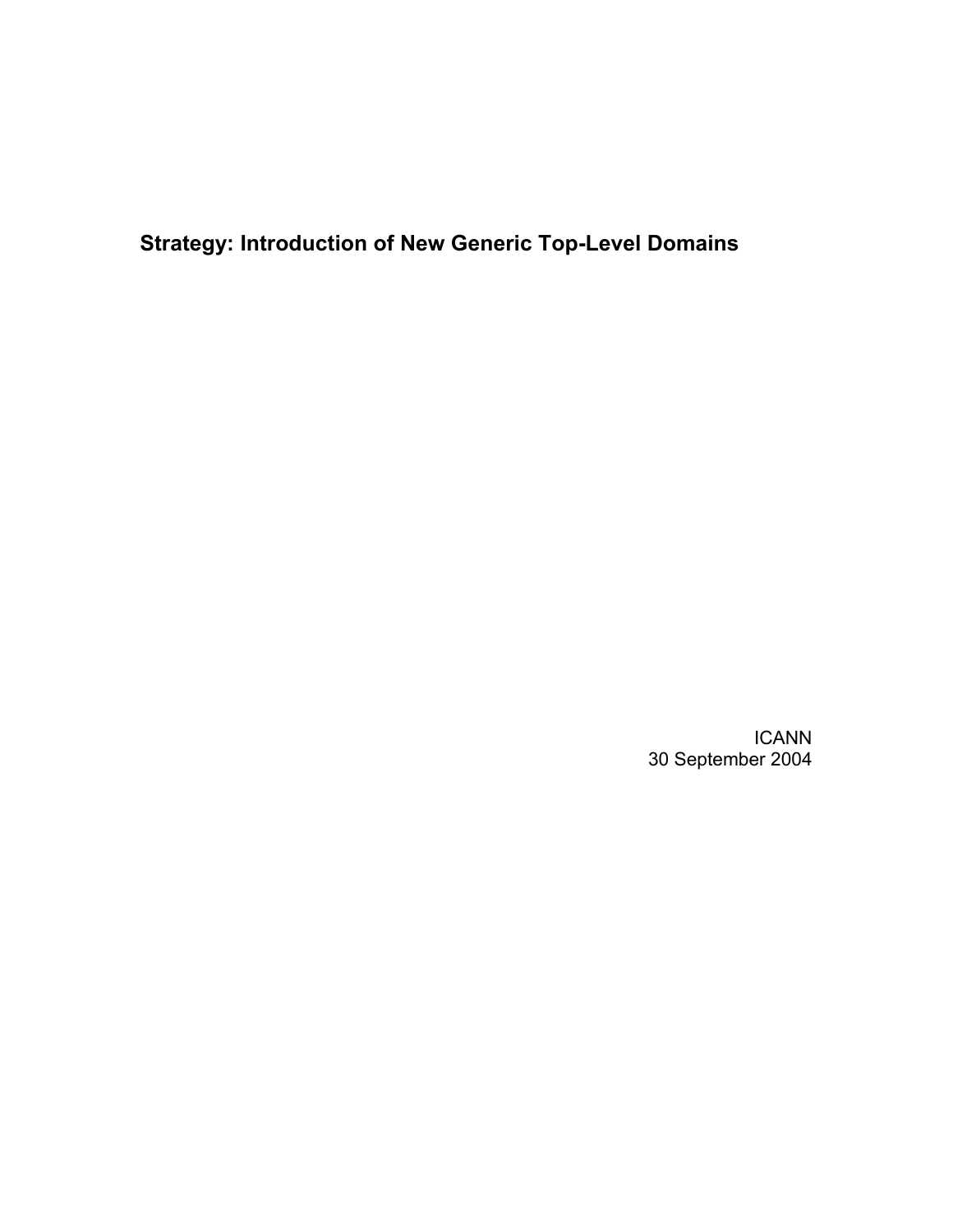# TABLE OF CONTENTS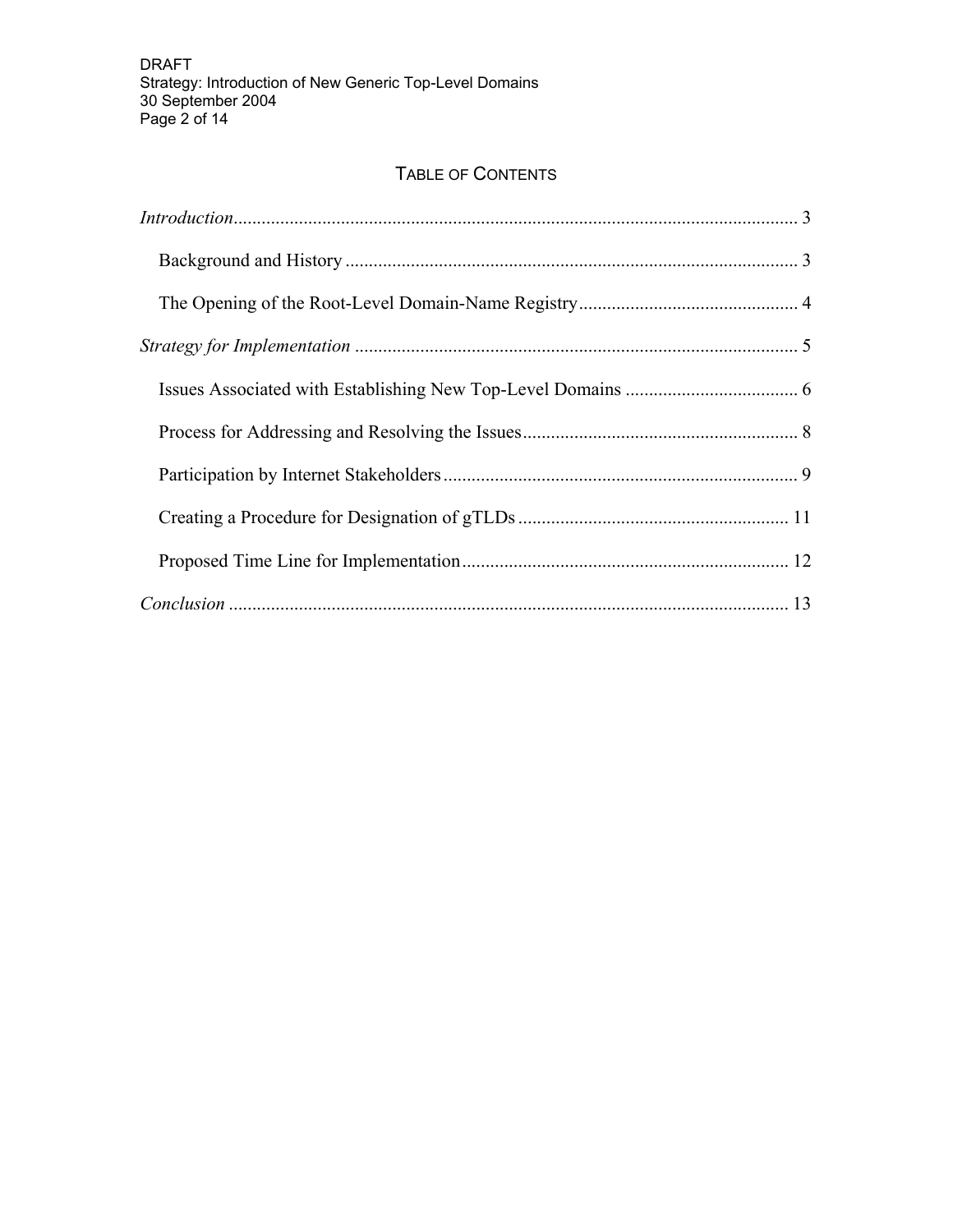DRAFT Strategy: Introduction of New Generic Top-Level Domains 30 September 2004 Page 3 of 14

## *Introduction*

The development of an appropriate process and policy for the creation of new generic top-level domains (gTLDs) is central to fostering choice and competition in the provision of domain registration services, and as such is critical to the promotion of ICANN's core values. New gTLDs have been a topic of discussion within ICANN and the broader Internet community since the creation of ICANN in 1998.

ICANN is committed to developing and implementing a comprehensive strategy for selecting new gTLDs using predictable, straightforward, transparent, and objective procedures that preserve the stability and security of the Internet. ICANN's past gTLD introductions were limited to proof of concept tests in the Year 2000 round that resulted in the introduction of seven new gTLDs and this year's round considering ten applications for Sponsored TLDs (sTLDs), a focused sub-set of gTLDs.

The questions to be addressed in the implementation of a new gTLD strategy are complex and draw on technical, economic, operational, legal, public policy and other elements. Moreover, many stakeholders in the global Internet community will be interested in participating in the implementation of the strategy. Therefore, it is incumbent on ICANN to propose a predictable and transparent strategy that includes all steps necessary to successfully introduce new gTLDs.

#### *Background and History*

The goal of expanding the top-level domain namespace precedes ICANN's establishment. The U.S. Government's "Statement of Policy, Management of Internet Names and Addresses," 63 Fed. Reg. 31741 (1998) (commonly known as the "White Paper") included the following section describing the "purpose" of the new, not-for-profit organization of Internet stakeholders to administer the Internet's name and address systems:

*Purpose. The new corporation ultimately should have the authority to manage and perform a specific set of functions related to coordination of the domain name system, including the authority necessary to:* 

> *1) set policy for and direct allocation of IP number blocks to regional Internet number registries;*

> *2) oversee operation of the authoritative Internet root server system;*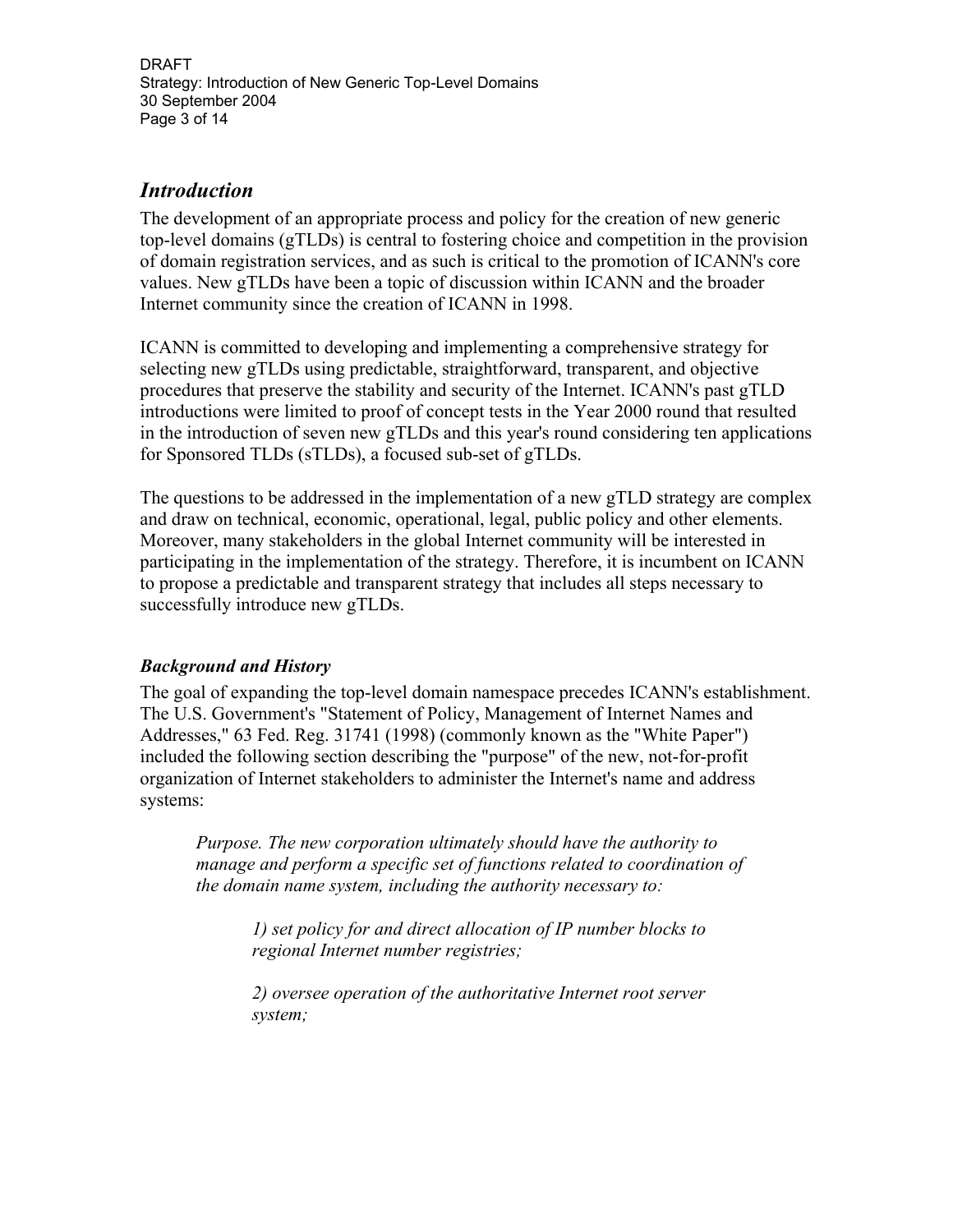#### *3) oversee policy for determining the circumstances under which new TLDs are added to the root system<sup>1</sup> [emphasis added]; and*

*4) coordinate the assignment of other Internet technical parameters as needed to maintain universal connectivity on the Internet.* 

Adding new gTLDs to the root system falls within ICANN's core mission of coordinating the global Internet's systems of unique identifiers. It is also in keeping with ICANN's core values, including the use of market mechanisms and the promotion of competition in the registration of domain names. ICANN's goal as a non-profit public benefit organisation is to maximise public benefit derived from the Internet's system of unique identifiers. A properly executed strategy for opening the root-level domain-name registry will in turn provide increased public benefit to the global Internet community through increased competition and user choice.

### *The Opening of the Root-Level Domain-Name Registry*

 $\overline{a}$ 

The creation of an open registry at the root-level of the Internet's domain-name system is a complex and ambitious project. ICANN is committed to define and implement a predictable strategy for selecting new gTLDs using straightforward, transparent, and objective procedures that preserve the stability and security of the global Internet. This means that ICANN is preparing to begin the process of allocating and implementing new gTLDs. (There are currently 266 active TLD registrations in the Internet's root-zone file: 15 gTLDs and 241 ccTLDs.)

While the DNS was once limited to country-code TLDs and eight gTLDs (.arpa, .com, .edu, .gov, .int, .mil, .net, and .org), the formulation of this strategy is intended to provide a roadmap to expand the Internet's root-level domain-name registry through the introduction of new gTLDs.

As part of the planning efforts to introduce new gTLDs, ICANN recently studied the experiences of seven organizations that launched new top-level domains during ICANN's initial proof-of-concept round of gTLDs in November 2000. Those organizations launched the following new gTLDs: .aero (for the air-transport industry), .biz (for businesses), .coop (for cooperatives), .info (for all uses), .museum (for museums), .name (for individuals), and .pro (for professionals).

Some of the challenges that faced these new gTLD registry operators and sponsors included determining an allocation method for registrations, coping with a "land rush" for

 $1$ <sup>1</sup> The responsibility for adding new gTLDs to the root system is also reflected in ICANN's MOU with the US Department of Commerce, with ICANN committed to, "Continue the process of implementing new top level domains (TLDs), using straightforward, transparent, and objective procedures...."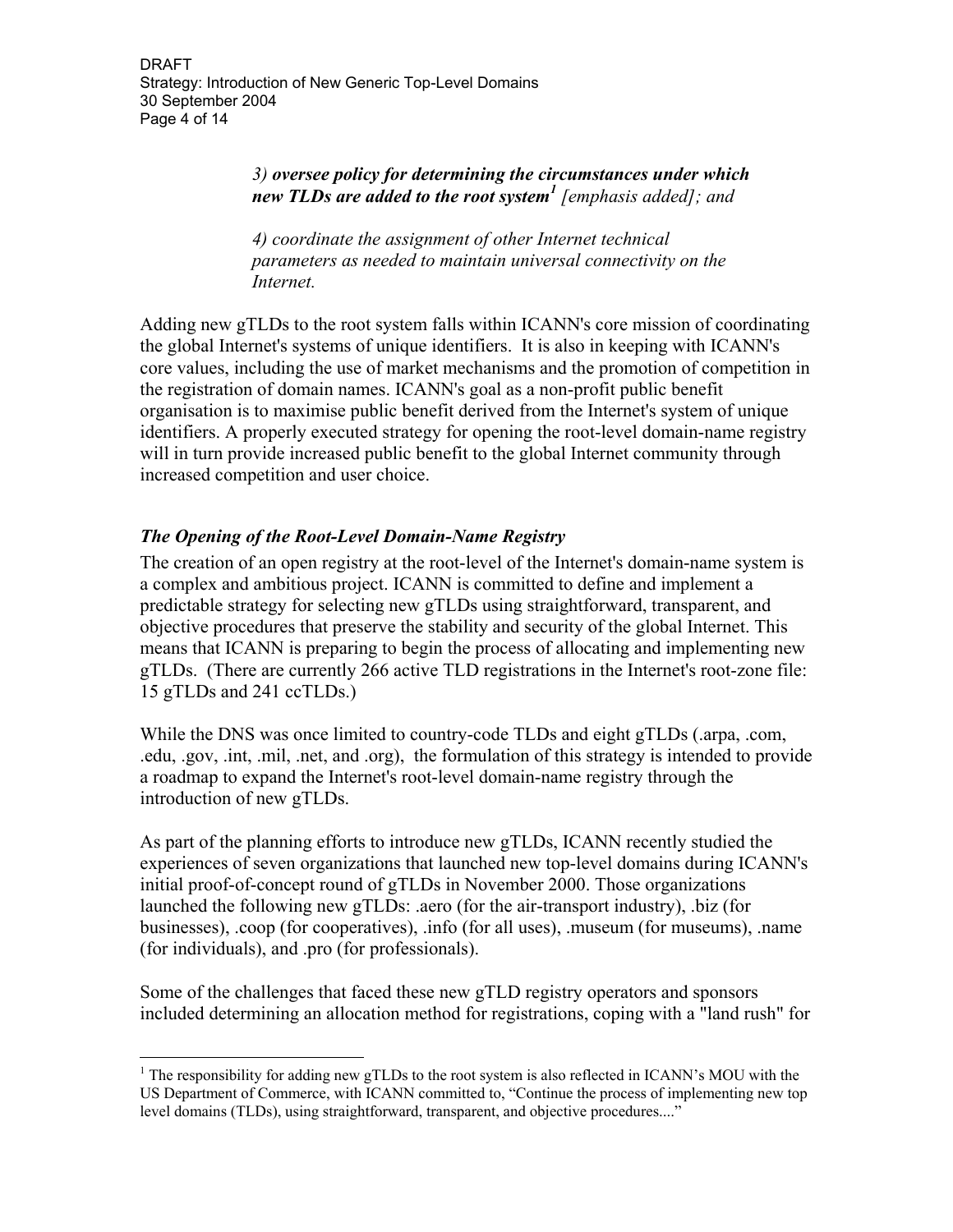desirable registrations, developing mechanisms to prevent consumer confusion associated with cybersquatting, and handling disputes over the rights to particular strings.

To learn from these past experiences, reports and recommendations containing valuable insights and perspectives for the introduction of new gTLDs have been made available this year from the ICANN community, including academics, and international organizations.

Additional reports (in process) regarding technical impact and consumer benefit will also help in understanding how the introduction of gTLDs affects the domain name space and the market it entails.

In the coming months, following the strategy outlined in this document, the ICANN community will be called upon to help develop answers to many similar questions that have confronted organizations seeking to open new domain-name registries. Some of these questions are: how best to allocate registrations, how best to cope with an expected "land rush" of interest in new gTLDs, how best to resolve competing claims over particular gTLD strings. In addition, new sets of questions face ICANN and the globalized Internet, such as: how to accommodate demand for registration of strings using international character sets (IDNs), and which allocation method(s) will best advance ICANN's public-benefit mission.

The following strategy may lead to the opening of the Internet's root-level domain-name registry. The process will work to gather community input, analyze the issues, and, where appropriate, will result in the opening of the market for domain registration services. Implementation of this strategy will work to gather community input, analyze the issues, and, where appropriate, will result in the opening of the market for domain registration services.

# *Strategy for Implementation*

The following strategy must be followed in all cases to ensure that each potential type of new "product" receives full consideration and scrutiny before being introduced to the name space. For example, studies may indicate that sTLDs will better enhance the name space as opposed to other forms of gTLDs. In addition, it may be determined that the DNS will be best served through implementation of IDN top-level names.

In these cases and others, the following strategy must be followed to ensure that each potential type of a new "product" receives full consideration and scrutiny before being introduced to the name space. Various reports have discussed this matter, such as the OECD Report dated 4 May 2004, "Generic Top Level Domain Names: Market Development and Allocation Issues," and Summit Strategies report dated 10 July 2004, "Evaluation of the New gTLDs: Policy and Legal Issues." Similar reports are in work from WIPO concerning intellectual property issues, the IAB, SSAC and RSSAC concerning Internet security and stability issues, and other entities on further aspects.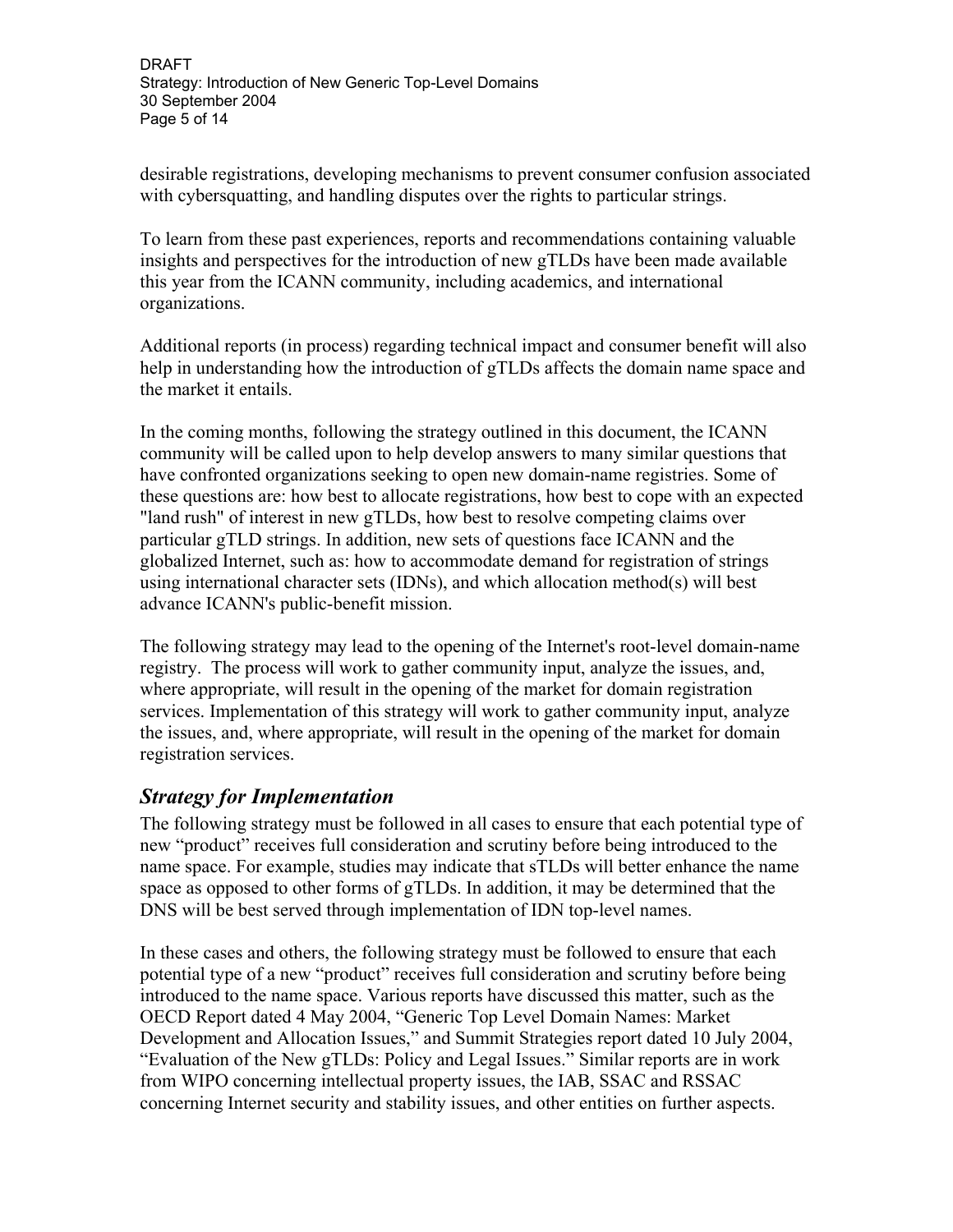DRAFT Strategy: Introduction of New Generic Top-Level Domains 30 September 2004 Page 6 of 14

Additional issues have been and are being brought forward by various working groups such as the IDN workshop held at ICANN's meeting in Kuala Lumpur and the [ICANN] President's Committee on IDNs. Contributions in the form of white papers, articles and treatises have defined or refined issues. Examples are, "ALAC Response to the Proposed sTLD RFP and Suggested Principles for New TLD Processes," 9 October 2003; and "Four Issues in Auctions and Market Design," by R. Preston McAfee, 8 May 1998.

#### *Issues Associated with Establishing New Top-Level Domains*

Significant issues that have been raised thus far are associated with the:

- Introduction of Internationalized Domain Names (IDNs) at the Internet's top-level, in light of experiences with IDNs at the second and third levels of the DNS.
- Determination and implementation of appropriate allocation methods. The OECD recently recommended the use of a price mechanism as a method for allocation of TLDs; see OECD Report dated 4 May 2004, "Generic Top Level Domain Names: Market Development and Allocation Issues." Allocation methods incorporating a price mechanism may include, for instance:
	- o Auctions where each candidate first demonstrates the ability to meet certain technical, financial, and other baseline criteria, after which gTLD will be allocated through a carefully designed auction model,
	- o Tender processes, where qualified applicants are allocated gTLDs based on offering to operate them at the lowest price,
	- o 'Beauty contests', where candidate applicants are assessed according to a weighted set of technical, financial, price and other criteria, and those qualified applicants are assessed according to a weighted set of technical, financial, price and other criteria,
	- o Comparative selection methods where candidate applications are compared to one another to designate a pre-determined, finite number of registries among many applicants,
	- o On-going programs where baseline criteria for the establishment of new gTLDs are published and maintained. Applicants can, at any time, apply for a new gTLD. If the applicant meets the criteria, they will enter negotiations to execute an agreement that provide for the establishment of a new gTLD registry.
- Determination of the appropriate level of scrutiny of TLD applicants' business plans and capitalization.
	- o Should the strategy serve to ensure the viability of the business model of the proposed gTLD or should the strategy serve to protect the user community and the integrity of the DNS in the event of a registry failure? Discussion to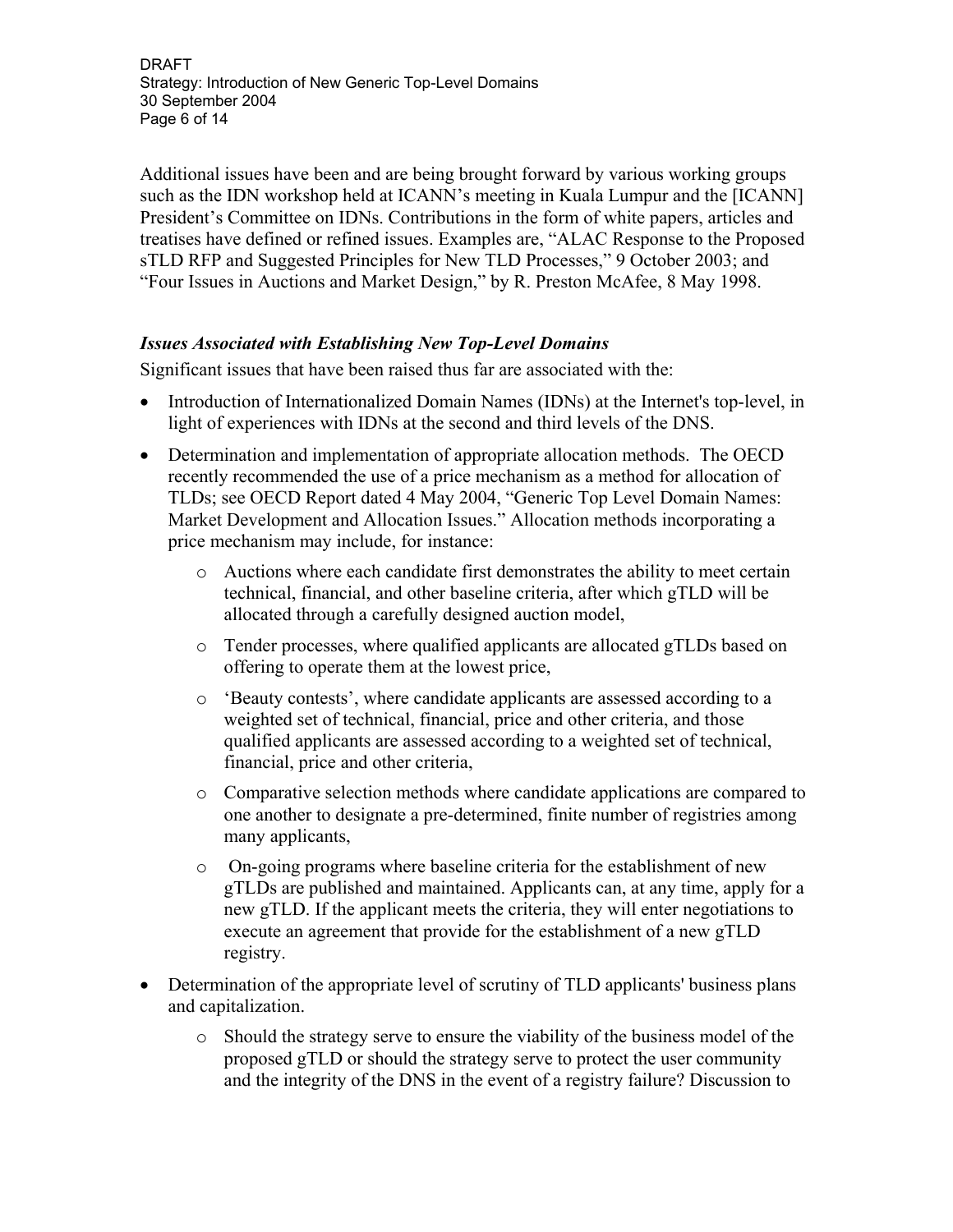date indicates that the strategy should serve to protect the registrant in event of failure because:

- failures are inevitable regardless of the level of scrutiny employed,
- testing the business model is, to a certain extent, subjective in any case, and
- ICANN's core mission does include protecting the integrity of the DNS in the event of failure but not the prevention of business failure itself.
- $\circ$  Determine of the appropriateness of various business models (e.g. for-profit, not-for-profit business, and others) and policy development models for various types of TLDs: sTLDs, restricted TLDs, unrestricted TLDs.
- Type of gTLD considered for designation. Some forms may offer distinctive advantage in enhancing the namespace over others. TLD types or definitions are described by sponsored v. unsponsored and restricted v. unrestricted.
	- o Generally speaking, an unsponsored gTLD operates under policies established by the global Internet community directly through the ICANN process, while a sponsored gTLD (i.e., .aero, .coop, and .museum) is a gTLD that has a sponsor representing a narrower community that benefits from the gTLD. The sponsor thus carries out delegated policy-formulation responsibilities over many matters concerning the sponsored gTLD.
	- o Any domain names may be registered in the four unrestricted, unsponsored registries (.com, .info, .net, and .org); while the other restricted, unsponsored registries (.biz, .name and .pro) have limited purposes.

These core issues, while not exhaustive, cover many of the key areas requiring resolution so that a comprehensive implementation may be devised. The addition of new gTLDs and the global growth of the DNS will create further issues for consideration. Therefore, this strategy for implementation of new TLDs is constructed in a style that can be reused over time and it can be adapted to changes in the environment. The strategy is developed in the form of a process as described in the following sections, and as presented graphically in Figure 1.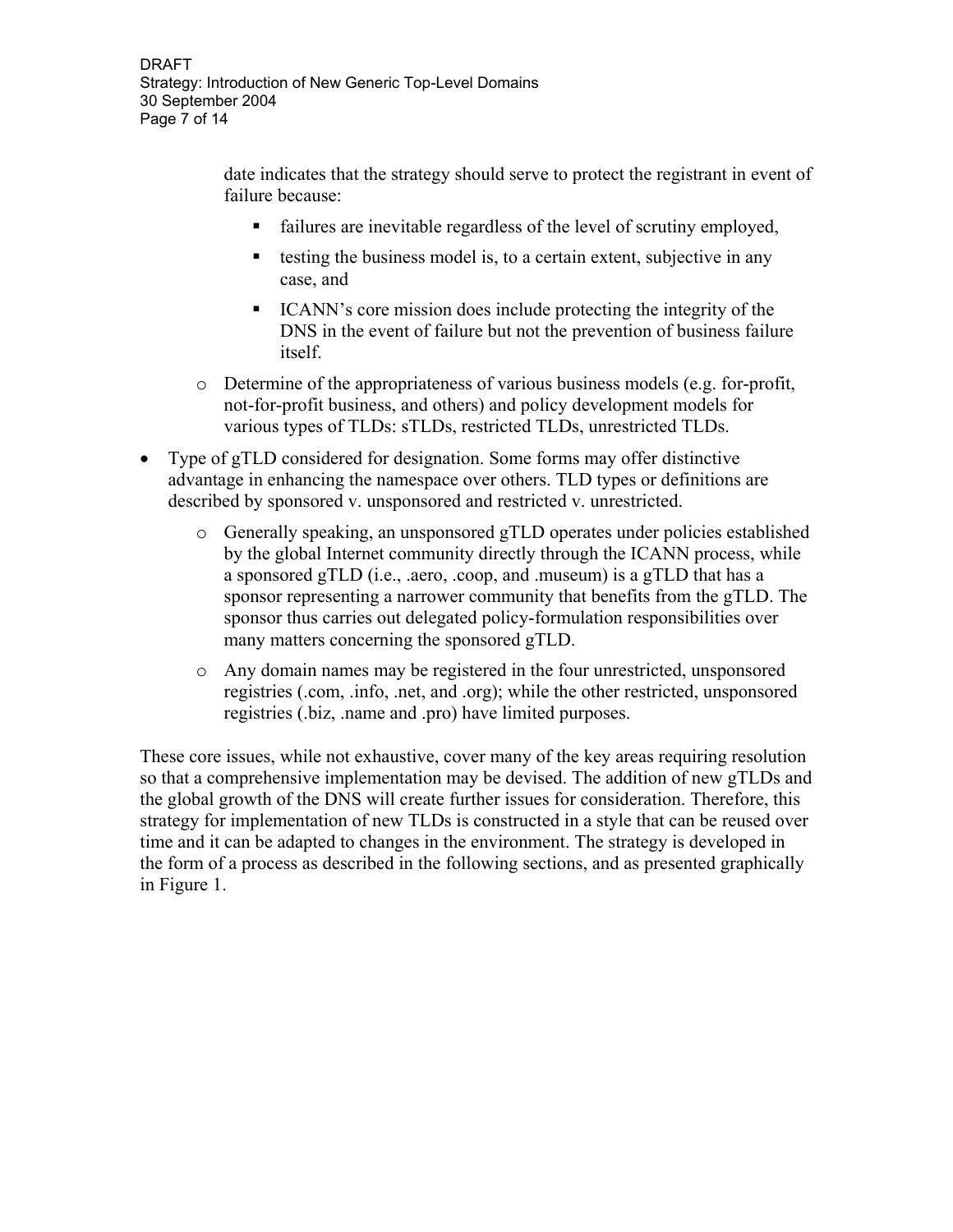

*Figure 1: Graphic presentation of the strategy for implementing new gTLDs*

# *Process for Addressing and Resolving the Issues*

Once the core issues that must be considered are identified, the strategy for devising the implementation plan is defined by these steps: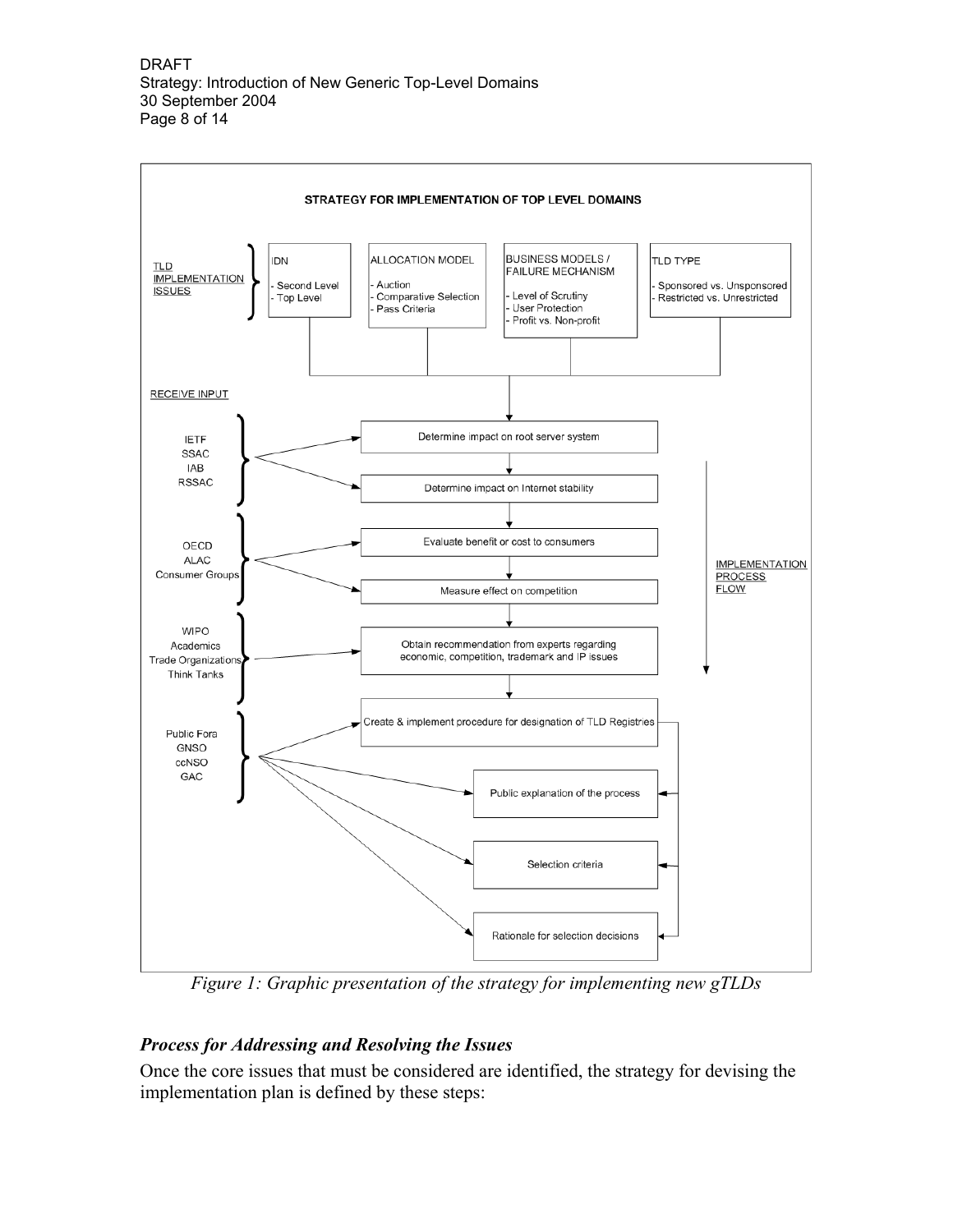DRAFT Strategy: Introduction of New Generic Top-Level Domains 30 September 2004 Page 9 of 14

- [Why is it an issue?] Consideration of how each identified core issue affects:
	- o the root server system and the security and stability of the Internet;
	- o competition and the value or cost to consumers;
	- o usability to consumers and users of the Internet; and
	- o the environments of several key constituencies such as business, intellectual property and the at-large.
- [Who should address the issue?] Consideration of inputs from the various supporting organizations, advisory groups and other key constituencies and contributors.
- [How should the issue be addressed?] Development of a procedure to direct activities leading to the designation of a gTLD. The procedure must include selection and evaluation criteria developed in an open and transparent manner and include rationale for decisions.

Development of an implementation strategy can best be described though an example. For instance, one of the current identified issues is whether and how ICANN should allocate IDN TLDs. The introduction of top-level IDNs might for example affect:

- the operation of the root-server system,
- Internet stability issues, e.g. application compatibility
- Competition in the marketplace
- Intellectual property
- Cultural and linguistic concerns

Therefore, the strategy outlined in Figure 1 can be applied to this example as described in more detail in the following sections.

#### *Participation by Internet Stakeholders*

After the issues and effects are identified, the next step in implementing the strategy will require the active involvement of ICANN's supporting organizations and advisory committees, and other interested, capable stakeholders. The input of these organizations will be applied to resolving the issues within their respective areas of expertise.

• For issues concerning the stability and security of the Internet and any impact on the root server system, ICANN will receive inputs from expert technical bodies such as the RSSAC, SSAC, IAB and IETF. In the IDN example mentioned above, these bodies would be called upon to evaluate concerns related to the operation of the rootserver system, and Internet stability issues, e.g. application compatibility.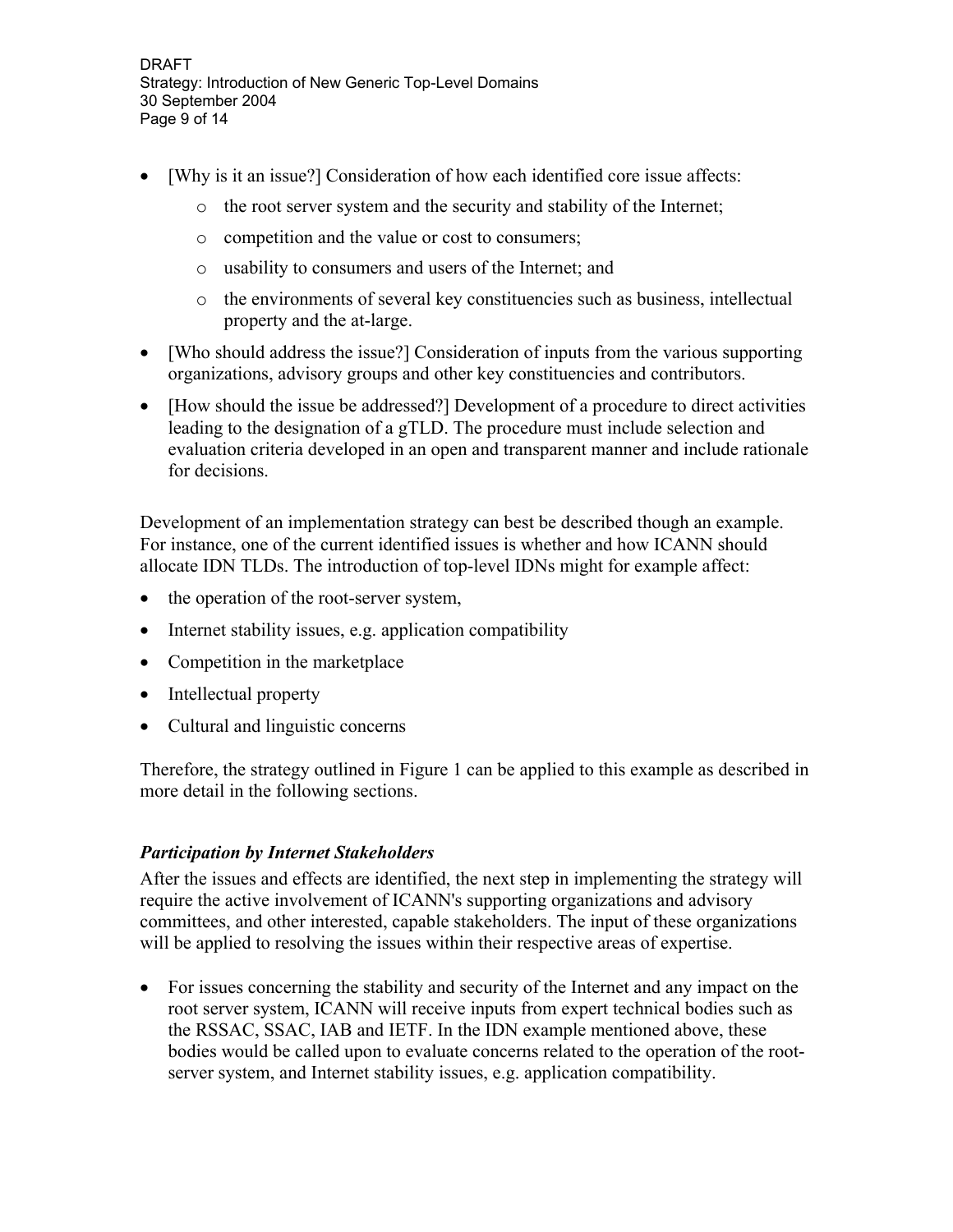DRAFT Strategy: Introduction of New Generic Top-Level Domains 30 September 2004 Page 10 of 14

- For issues concerning consumer benefits and costs, and for measuring effects on competition, ICANN might receive information from governmental organizations responsible for consumer protection and competition issues, intergovernmental organizations such as the OECD, ICANN's ALAC, and other groups such as consumer advocacy organizations. In the IDN example discussed here, these groups will describe the value to the marketplace realized through the introduction of IDNs in the top-level. The value realized can be balanced against the costs and risks described in the technical information received from the groups mentioned above.
- For other issues such as geopolitical names, intellectual property and trademark protections, ICANN might receive information from WIPO, academia, trade organizations, think tanks, consultants and ICANN's GAC. In the case of IDN names, WIPO could for example offer guidance regarding intellectual property protections where top-level names are translated into different languages.
- Think tanks and consultants may be commissioned to provide economic models of the marketplace. These groups may consider the issue of allocation methods (e.g., auctions, comparative selection, etc.). Their input will describe the long-term ramifications of the various allocation models to competition and other market place issues.

ICANN will solicit, receive and process this information in an open transparent manner that is consistent with the ICANN bylaws and charter that includes the following steps:

- 1. Initial studies and evaluations solicited and/or received
	- a. Solicit appropriate studies/evaluations
	- b. Post studies as received for public comment
- 2. Development of analysis and recommendations regarding initial studies/evaluations
	- a. Analysis of studies/evaluations
		- i. Determine which questions require further review
		- ii. Refer open questions to appropriate constituencies/experts with recommendations for process and timelines to be followed to facilitate rapid resolution of the open issues
	- b. Analysis of public comment
	- c. Post staff analysis for public comment
	- d. Prepare reports for the ICANN Board of Directors and request Board resolution as appropriate or required by the bylaws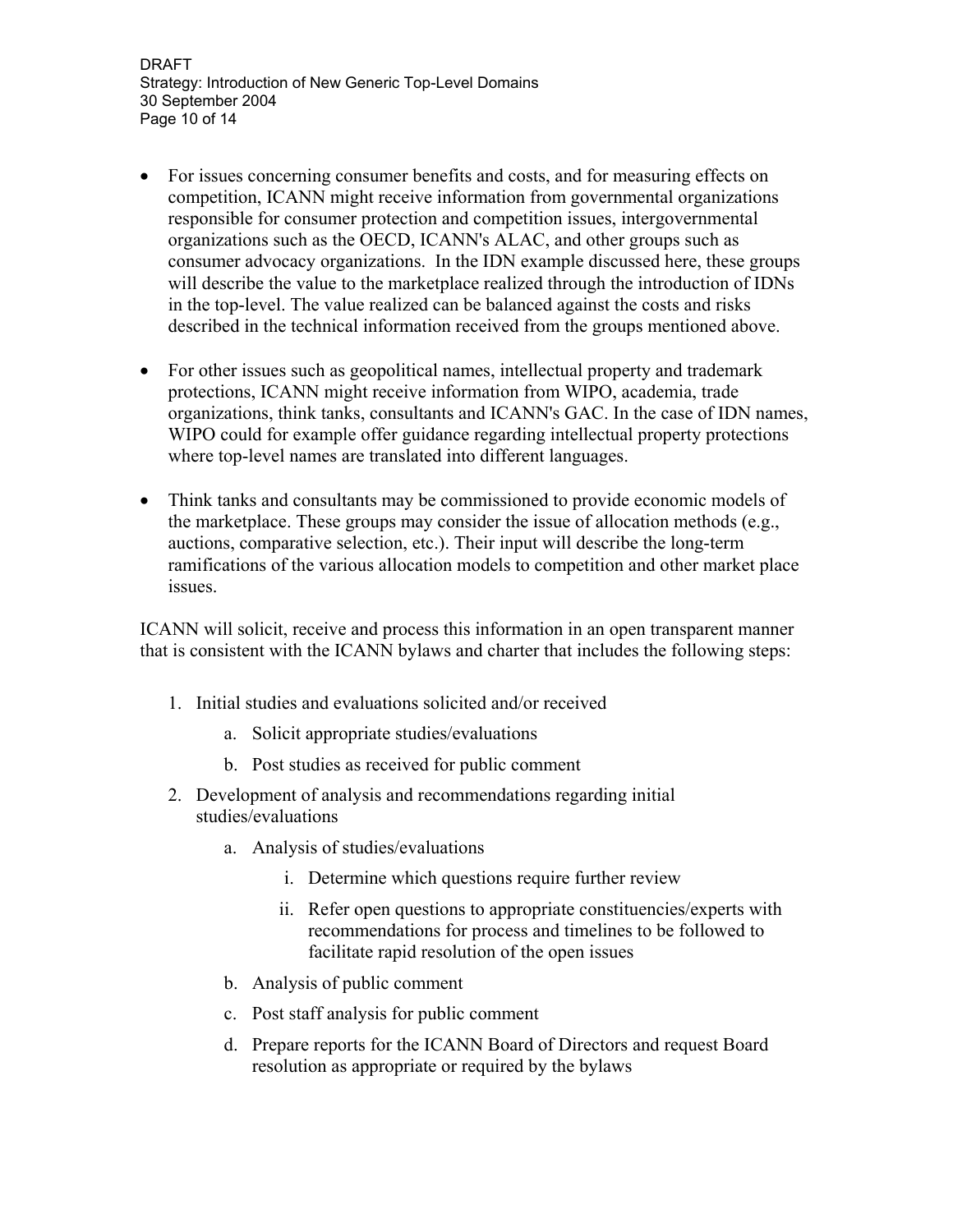DRAFT Strategy: Introduction of New Generic Top-Level Domains 30 September 2004 Page 11 of 14

### *Creating a Procedure for Designation of gTLDs*

Synthesizing the outputs developed through the process described above will enable the implementation of a procedure for the designation of gTLDs. Based on ICANN's unique organizational structure, this synthesis and balancing process will incorporate the active participation of ICANN supporting organizations and advisory committees including the GNSO, ccNSO and the GAC.

Following the outline in Figure 1, the creation of a procedure requires:

- the identification of evaluation criteria,
- a public explanation of the process, and
- development of rationale for decisions.

Carrying forward the IDN example from above, the ICANN community will be called upon to give advice balancing the various technical, economic, and other effects the introductions of IDNs will have on the DNS. For example, the technical community may identify significant hurdles impeding the introduction of top-level IDNs. However the business and consumer communities may identify great benefits to be derived from the availability of fully-internationalized domain names, e.g. significant promotion of competition, growth in the number of registrations, and choice for end-users.

The synthesis requires a balancing of the costs associated with the technical barriers against the benefits potentially realized for consumers and the marketplace.

Test programs, e.g. an IDN proof-of-concept, could provide the opportunity to verify theoretical claims, both technical and economic, made in the inputs gathered during the initial steps. Test programs might be recommended by anybody during the strategy implementation process. Test programs may arise from recommendations made by technical, economic or governmental groups during the earlier stages of the process.

ICANN's Supporting Organisations and Advisory Committees will also provide recommendations for the selection criteria to be employed in the designation of the gTLDs. The inputs received at the earlier stages will be synthesized in order to establish technical, business and other criteria to be used in the selection and evaluation process.

The recommendations of the Supporting Organisations and/or Advisory Committees will be vetted through public comment periods that may result in changes to the recommendations.

Provided with appropriate inputs from the various constituencies and with recommendations of the Supporting Organisations and the GAC, ICANN will develop the procedure for designation of new gTLD registries. Those steps include: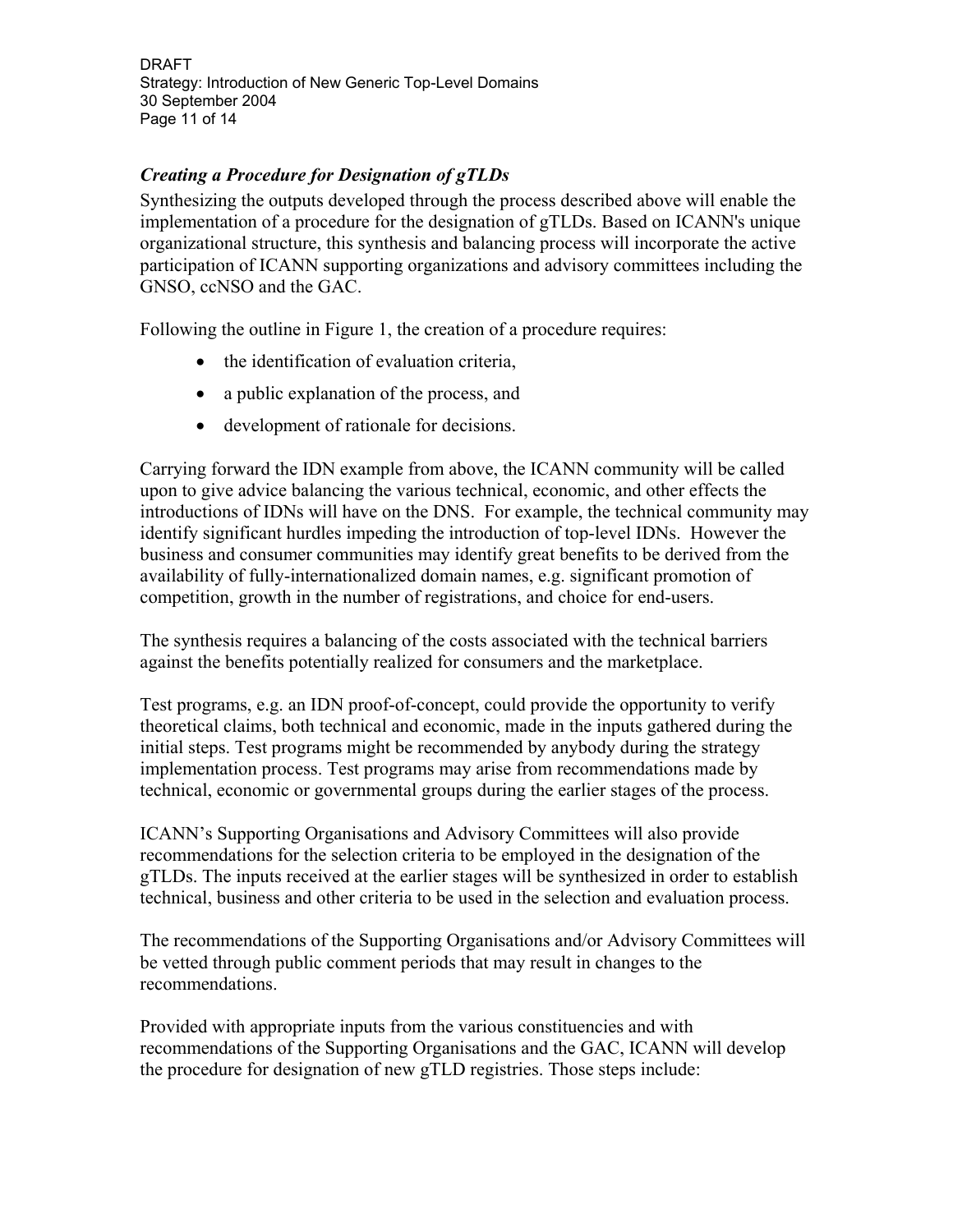- 1. Reviewing and synthesizing outputs and developing recommendations regarding new gTLD introduction processes
	- a. Analysis of outputs from external experts and advisory committees, including advice from the GNSO, ALAC, and GAC,
	- b. Consideration of public comment on studies and draft recommendations,
	- c. Preparation of reports for the ICANN Board summarizing analyses, recommendations, and comments,
	- d. Adoption of the implementation procedure based on recommendations of process above,
- 2. Monitor implementation results, feedback, and development of new issues
	- a. Monitor results of new TLD implementation against models and assumptions
	- b. Monitor the performance of the new TLD operations against the expectations derived from the findings of the various technical and business advisory groups

It is important to note that the procedure developed and all the work that contributed to it (technical and economic study, test programs, consensus based recommendations) are only applicable to the particular set of issues against which the procedure was derived. Therefore, as the DNS evolves with the implementation of new registries, business models and technical developments, new issues must be considered in the implementation of new gTLDs. Therefore, the implementation procedures will be continually updated using the same strategy and flow described above as issues change.

#### *Proposed Time Line for Implementation*

This strategy, posted on 30 September 2004, may be altered in accordance with public comment. Revisions will be posted in a manner to support the 31 December 2004 commencement of implementation requirement in the Department of Commerce Memorandum of Understanding.

Although implementation of the process defined above and in figure 1 is required to commence on 31 December 2004, many steps in that process have been initiated. The solicitation of inputs from the OECD, SSAC, WIPO, IAB, and other key entities, are part of the implementation process described in figure 1. As is appropriate, these reports will be posted for public comment. ICANN is in receipt of some reports. To the extent independent entities can be scheduled, all meaningful inputs will be received by 30 October 2004.

ICANN staff report has commenced synthesis of these reports. These reports are being used to guide development of issues pertaining to: allocation models, use of IDNs, and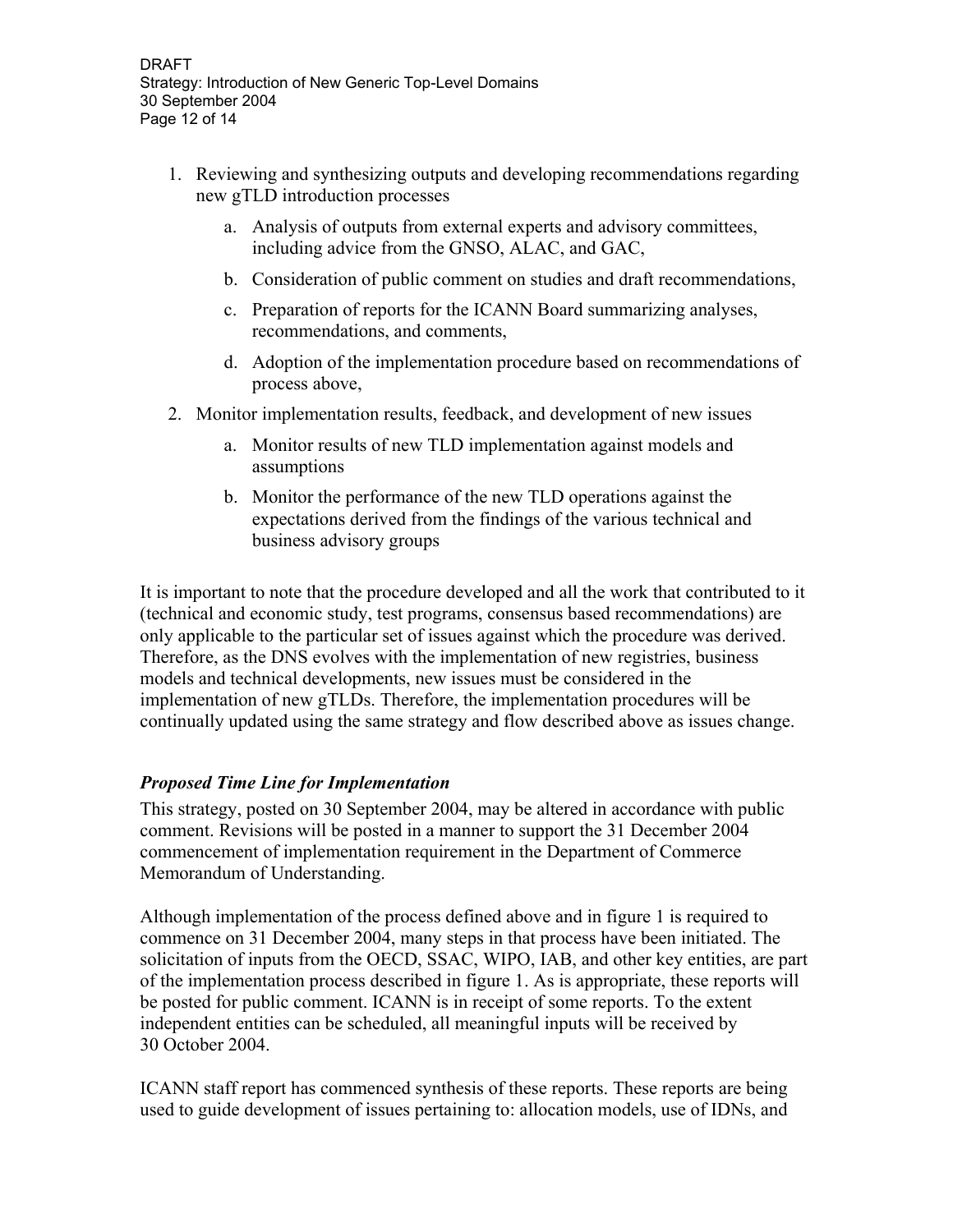DRAFT Strategy: Introduction of New Generic Top-Level Domains 30 September 2004 Page 13 of 14

TLD type (e.g., sponsored v. unsponsored) as well as others. (See figure 1.) This synthesis of issues will complete by 31 December 2004 and will result in a new round of community consultation as described by the model strategy. That consultation and those efforts will target the release of the next round of solicitation for new TLDs.

Test programs, if identified as the best method of gaining information, can be implemented readily at any time in the process.

Following this process is intended to result in community consensus on the key issues, enabling ICANN to move forward with a defined, transparent, and objective process for the adoption of new gTLDs.

# *Conclusion*

The strategy described in the present document fulfills the requirements outlined in the US Government's 1998 "Statement of Policy, Management of Internet Names and Addresses" 63 Fed. Reg. 31741 (and the terms of the MOU between ICANN and the US Department of Commerce).

Implementation of this strategy will introduce competition and choice to the market for domain registration services. The implementation of new gTLDs will follow a transparent and straightforward allocation process, and will ensure the stability and security of the Internet, incorporating relevant community guidance on each of the issues identified through the implementation process.

This strategy has the flexibility to adapt to new sets of issues as they arise through the evolution of the DNS, and can also adapt to changes that may occur in the marketplace. to new industry standards, and to other issues as they arise.

The next steps in implementing the strategy include analysis of the currently available reports and expected additional reports as they become available. These reports will provide a complete set of current issues that must be addressed as part of the strategy described in this document.

Once the full range of issues associated with the introduction of gTLDs has been identified, the processes described in this document will be employed to resolve each issue. That resolution will result from the inputs of various parties across technical, business, and other areas; balancing the costs and benefits identified in those inputs; and developing solutions that best benefit the Internet community as a whole.

This process will commence prior to the end of this year. As might be expected, some of the issues discussed will resolve in a straightforward manner. Others, such as implementation of top-level IDNs and possible restrictions on geopolitical names are complex and may require significant iteration for optimal resolution.